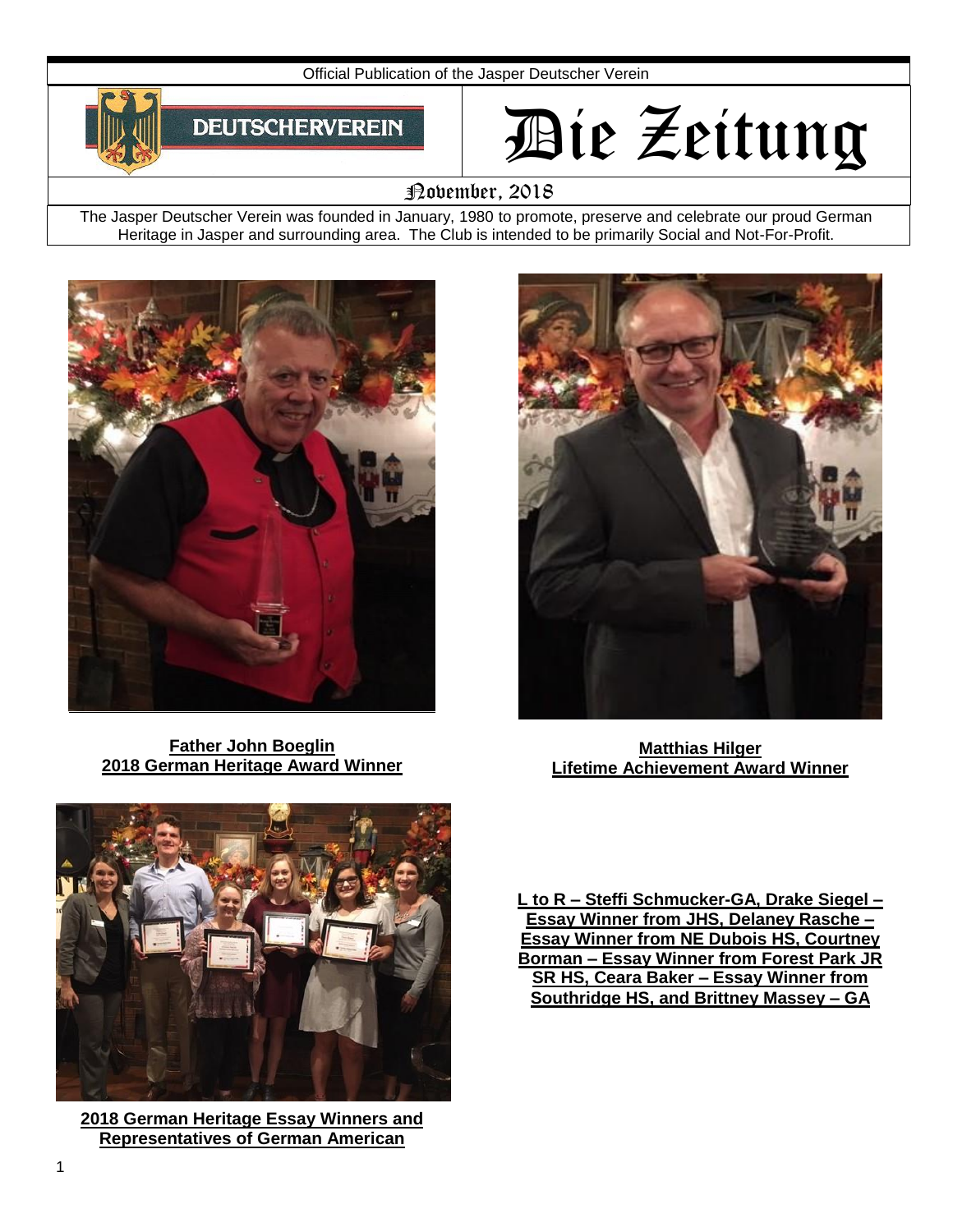### **Father John Boeglin**

Father Boeglin grew up on his family's farm a few miles north of Evansville. He credits his German-descended parents for inspiring him as he considered his vocation to the priesthood. Father Boeglin was ordained in 1978, at his home parish of St. James. After several assignments in the Evansville area, he came to St Peter Celestine in Dubois County in 1987.

Knowing that many German immigrants came to Dubois County in the mid 1800's and that he had relatives in Dubois County, he was eager to trace the county's German heritage.

He learned that immigrants from Wagshurst were founding members of St Joseph Church as well as St Peter Celestine, so he continued his search for more information. In 1993, he invited Wagshurst residents to Celestine's 150th celebration. They accepted his invitation and more than 120 Wagshurst residents arrived in Celestine for the festivities, with Father John serving as housing coordinator.

The Wagshurst community then invited Father Boeglin and friends to visit their homeland, so in the summer of 1995, seventy guests from Celestine and surrounding communities arrived in Wagshurst, Germany. Today the friendship between the two communities continues. This past summer, Father Boeglin invited Wagshurst residents to come to Celestine to help celebrate their 175th anniversary.

With a deep love for the Christmas season, Fr. Boeglin had his first Christmas Open House at the Celestine Rectory. As the years went by, he became known as "Father Christmas". And every year at the Deustcherverein Christmas gathering, with a hardy hoho-ho, he reminds those attending to be good boys and girls!

During his years as pastor of St. Peter Celestine Parish, Father Boeglin and staff compiled a genealogy book entitled Our Connections to the Past: St. Peter Celestine Ancestral Charts. These charts were completed for more than 600 parishioners.

At this time, Father Boeglin continues his work in the Jasper community. He is the pastor of Holy Family Catholic Church, a member of the Jasper Deutscherverein and is the chaplain for the Knights of Columbus, Jasper Council #1584. His leadership and participation are never-ending.

Father John Boeglin truly understands the importance of German heritage and he enthusiastically promotes our local heritage. From translating personal letters for area residents, to promoting the "Friendship Relationship" with Wagshurst, Fr John endeavors to educate and raise

awareness of the German Heritage here in Dubois County.

# **Matthias Hilger**

The nomination committee felt that it was appropriate at this time to identify an individual for recognition of his lifetime contributions to someone who has literally lived the German Immigrant Experience.

Matthias Hilger was born in Pfaffenweiler, Germany and originally came to Jasper as a young cabinet maker journeyman in 1987 through the Sister Cities program. He was welcomed by Claude and Martina Eckert and Stan Krempp. He not only furthered his knowledge of woodworking, he broadened Jasper's knowledge of German culture and how small the world really is. Two years later he married Kathy Young and together they settled in Jasper and raised two children, Amanda and Alexander.

Matthias routinely corresponds with the Mayor of Pfaffenweiler and keeps the lines of communication open between the two communities.

He gladly translates letters, Christmas cards, etc. for individuals in Jasper from family and friends in Germany. He has given guidance to Individuals who wish to travel to Germany or who have special places or homes in Pfaffenweiler that they would like to visit.

For over 20 years, Matthias has taken responsibility to arrange for host families for students coming to Jasper through the Sister Cities Home Stay program or just come to visit for a period of time. To date, over 80 individuals have benefited from Matthias's expertise. Being the local coordinator for the ACES program, he has spent countless hours with students and Host Families making sure everyone is aware of the guidelines and counseling both the students and Host Families when challenges arise.

Whether it be the Partnership Commission, Sister Cities of Jasper, Inc., the DeutscherVerein, or the Stone Carvers, Matthias has been "The Ambassador".

Matthias has often said that the reason he has been such an ambassador between Jasper and Pfaffenweiler was the result of when he came to Jasper in 1987 at the age of 23, he was welcomed by the citizens of Jasper and he wants to repay the hospitality!!!!!!

Matthias, you are truly deserving of the Lifetime Achievement Award!!!!!!!

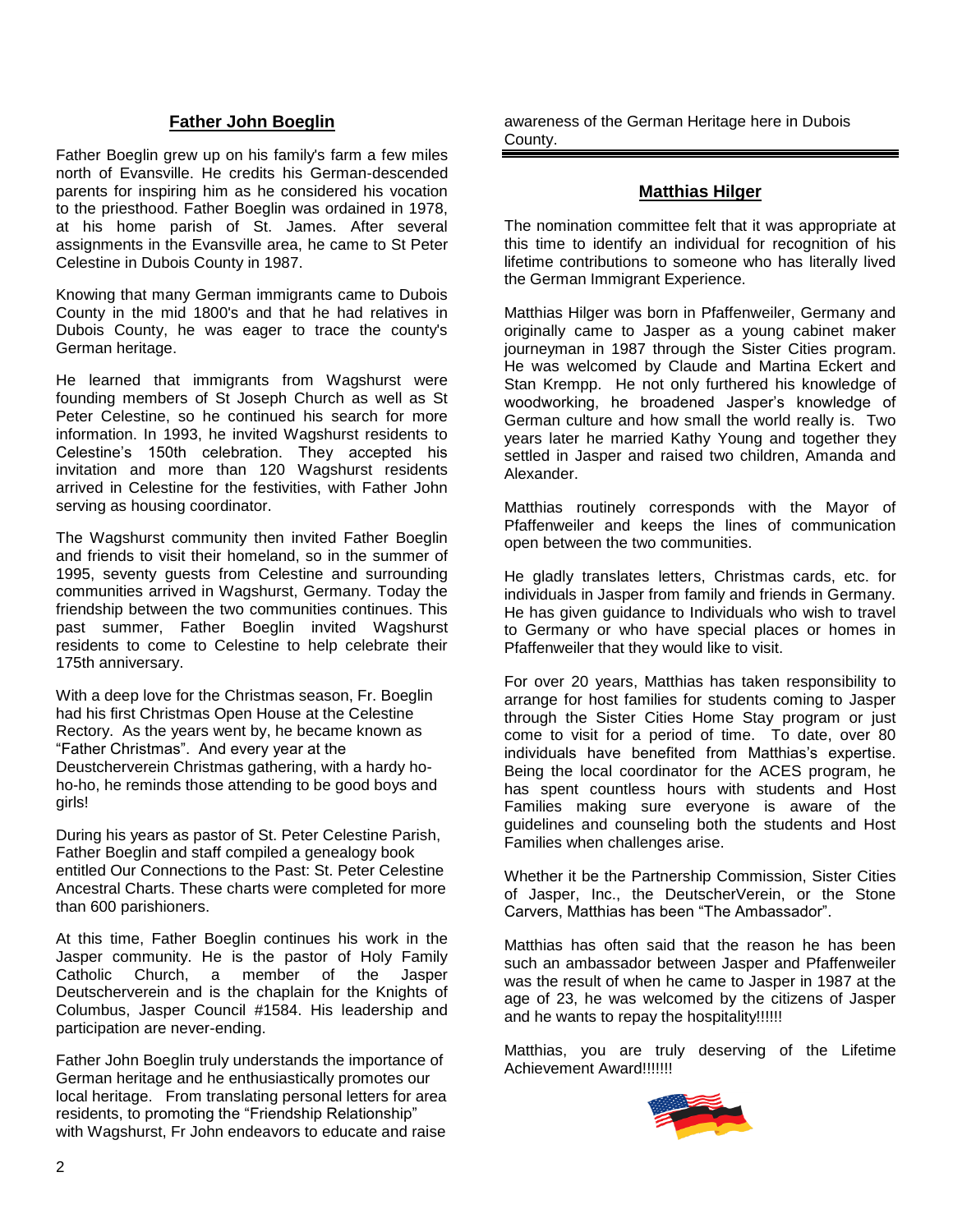# **A Message from Steve……….**

I want to congratulate Father John, this years winner of the German Heritage award and Matt Hilger the winner of the Life Time Achievement Award. They are both well deserved of these awards, congratulate them when you see them.

Also, please make our newest member and our new German teacher Ross Halverson and his wife feel welcome.

My term as president is coming to a close at the end of the year. I want to thank each and every one of you for all the support you have given me these past two years ( it sure doesn't feel like two years) and I know that you will be just as supportive for our new president Van Ziegler and his vice-president Paul Siegel. I know that they will both do great jobs.

Thanks everyone,

*Steve Schmitt President*

# **My German Heritage By: Delaney Rasche**

# **Daughter of Duane and Julie Rasche Northeast Dubois High School**

One definition of -German' reads as a person of German decent. I would be one of the hundreds of thousands that fall into this definition. Living in America and using this definition technically labels me a German American by name. So with that being said, let me tell you what my German Heritage means to me.

First. I'll start by telling you about my German history. I am a fifth generation German American. My three times great grandparents came to America from Germany and first settled in Cincinnati, OH, which was a major German settlement in the 1800s. This eventually led to my grandpa being born, and later, he married my grandmother. My grandmother was also of German decent. My grandpas last name was Heeke, and my grandmother's maiden name was Giesler; that's only on my mom's side of the family. I know less facts about my family's origin on my father's side, except that it's unquestionably German. My last name, Rasche, given by my father, is of German origin. It's fun to put reservations in my family s last name when we travel because no one can pronounce it right. They never annunciate the at the end, but since it's German you have to say it; the name doesn't sound right if you don't!

Second of all. the German community around us undoubtedly makes me feel proud of my heritage.

Attending Strassenfest at the beginning of each August, eating at the Schnitzelbank in Jasper, and making traditional foods, such as strudels, bratwursts, and sauerkraut, are what makes living in a German community the most fun. Plus, all of the German last names you hear on the radio and read in the papers are always a reminder of how many German Americans that call Southern Indiana their home. Our German heritage is really cool because it gives a lot of people in our community at least one thing in common, even if we don't realize it all the time.

In conclusion, my Gerrman Heritage means to me who I am. If it wasn't for my family being German, I wouldn't get to write my quite uncommon last name down on every paper. (According tonames.org. less than one in three hundred and three thousand people have the last name Rasche.) Without my German Heritage. I probably wouldn't know what delicious food tasted like or feel a sense of community like the German one I know. It's taken opportunities and hard work from my German ancestors for me to be here today, living comfortably in the early 21st century. I also think, because of my German Heritage, that there's a funny coincidence that my birthday is October 3rd, 2000. I was born exactly ten years after the reunification of Germany in 1990, so my birthday in Germany is the public holiday of German Unity Day. From birth I've been connected with a piece of German Heritage that I didn't realize until now.

# **What Does German Heritage Mean to Me? By: Drake Siegel**

# **Son of Paul and Mary Leah Siegel Jasper High School**

What does German heritage mean to me? My German heritage plays a very large roll in my life. In fact, I consider my German heritage to be an important aspect of my personality and it even defines who I am as a person. While both sides of my family are of German descent, I am lucky to trace my German heritage directly from my grandfather, Gregor Gertz, who immigrated to the United States from Germany in 1963.

His story, while not unique for many Germans, was a central part of my childhood and my own development into a young adult. On March 3, 1945 the Allied Forces bombed the small town of Stadtlohn, Germany where a small boy just shy of the age of six sat huddled in a basement cellar. He and his family emerged survivors and the kindness of the American soldiers that flowed on the path through his hometown in the subsequent weeks, left an indelible mark on him. Their kindness left him with a yearning for a new land, and dreams of a new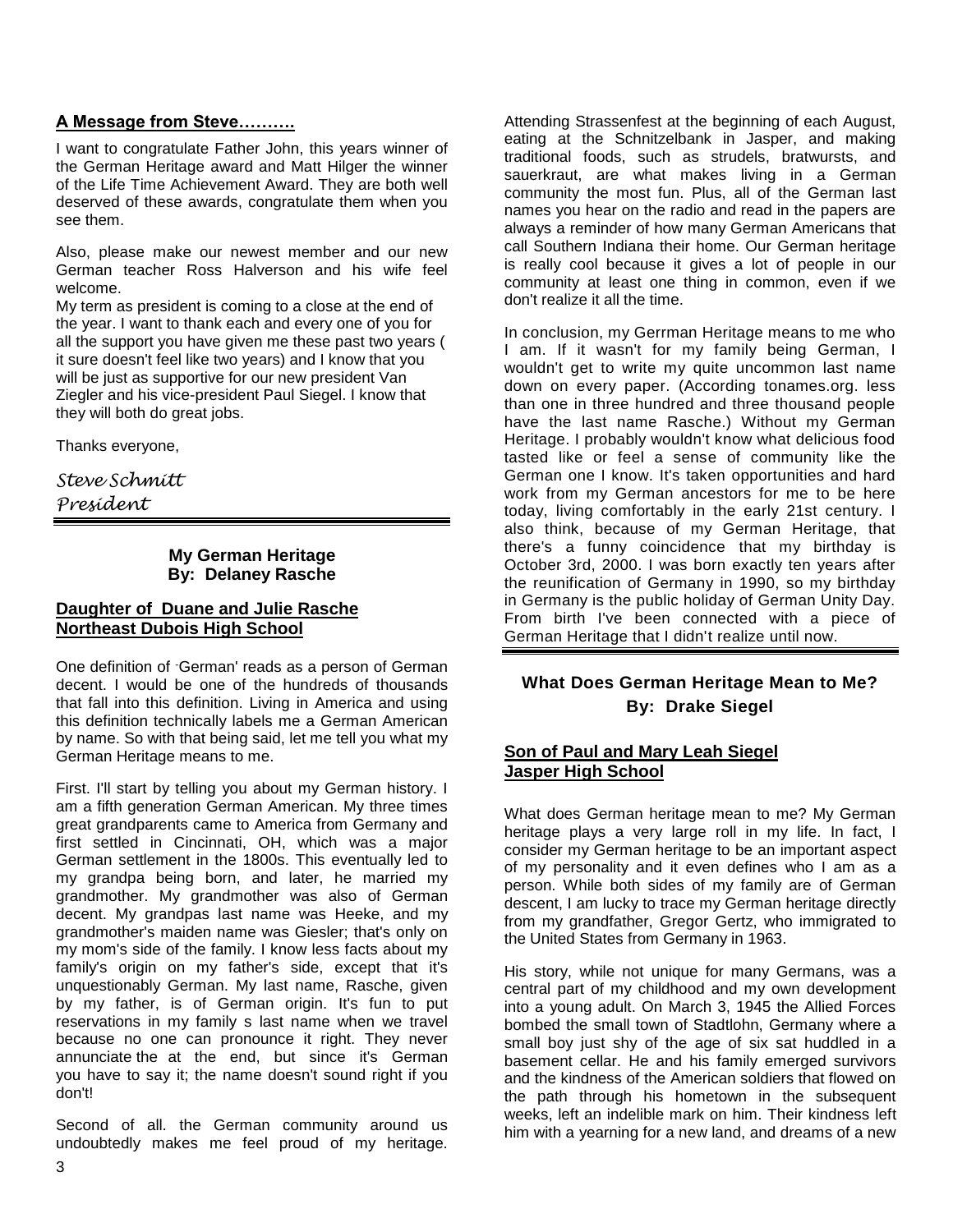life in the United States someday. My grandfather grew up in an impoverished Germany that was in ruins after World War II where food and everyday supplies were limited and scarce. Yet, living during this war-torn devastation and then the reconstruction, helped to shape my grandfather into the successful man he would later become. He shared his story with me and he instilled in me both an appreciation for his new life, as well as a deep-rooted love for the heritage of his homeland, Germany.

Passed on to me from my grandfather, my German heritage has always been a part of me and I don't remember a time without it. Some of my earliest and favorite memories from my childhood are visiting wonderful people and places in Germany. I have been so very fortunate to visit Germany five times in the seventeen years of my life. Each time, I have appreciated even more than the trip before. Each time, I have further developed relationships with my German family and friends, and each time I have grown to appreciate my direct line to my German heritage and a deeper-rooted love for Germany.

This summer, while visiting family in my grandfather's hometown of Stadtlohn, my great uncle showed me something that further deepened my appreciation for my heritage. He showed me a copy of a birth record from St. Otger's Kirche. It was the earliest known birth record of a member of the Gertz family in Stadtlohn, that of a baby named Johannes Gertz. He was born and then baptized at St. Otger's in 1759. Johannes Gertz was born on the 3rd of February in 1759! It is simply amazing to me that there has been a member of my family living in Stadtlohn and attending St. Otger's for over 259 years!

From Johannes, through many generations, to Gregor, to me...that is my German heritage, long-lasting, enduring, always and forever a part of me.

# **Preserving and Promoting German Heritage in Dubois County By: Ceara Baker**

#### **Daughter of Fred and Laurie Baker Southridge High School**

Dubois County has a substantial role in promoting and preserving German heritage in Indiana. German heritage originated in Dubois County in the 1830's, and preserving the rich culture is the position young people in the community, like myself, should take. The German culture throughout the community deserves attention because it has such a major role in the foundation of this area. My role in helping the conservation and advocating the German heritage in my area comes from studying the language all throughout high school, participating in Southridge German club and the opportunity to travel to Germany this coming summer.

German heritage preservation and promotion in Dubois County is important to me because of the role I have in the Southridge German program. Studying the language helps me immerse myself into the culture. I also have held an office in my German Club since my junior year. I help plan and schedule activities for the club with my fellow officers. Some events we arranged within the past year included several field trips to events such as the Rosenvolk Festival and the Nutcracker Ballet, and a trip to the Schnitzelbank. The club held a German breakfast to promote heritage of Germany by bringing members together to enjoy the culture together. All of these events would not have been possible without my growing love to further my education in German at Southridge High School. I am now in my fourth year of the language and I promote others to get involved in the class because of the enjoyment and knowledge I have gained from my years in it. The preservation of the club is a role I take pride in because of the importance it has in uniting the students at Southridge. Bringing together the students in German will have a lasting effect on the German community because the future of the heritage in Dubois County is youth.

To further my knowledge and understanding of German culture, this summer I will be taking an EF trip with my school to Germany and surrounding countries to learn more about heritage and how to preserve and protect it back home in Dubois County. I hope that my trip will benefit me greatly, so I will be able to tell of my experiences in German culture. This once in a lifetime opportunity will heighten my knowledge of German heritage and create another way I can promote and preserve the culture at home.

German heritage and cultural preservation is very import to me because of my upbringing in Dubois County. Growing up in a community that has such pride for their heritage shows me that promotion and preserving the culture is very vital for the community. My school German class and club has taught me that the culture is important to our community, and needs to be well kept throughout the following years. Being an officer in our school's German club has benefited me tremendously because of the activities I have been a part of planning to spread German influence in my community.

# **What Does German Heritage Mean to Me? By: Courtney Borman**

# **Daughter of Chad and Heather Borman Forest Park Jr Sr High School**

My whole life I wanted to travel. I wanted to escape the media and the grips of a small town. I thought that when I left, I wouldn't miss the one stoplight, the people who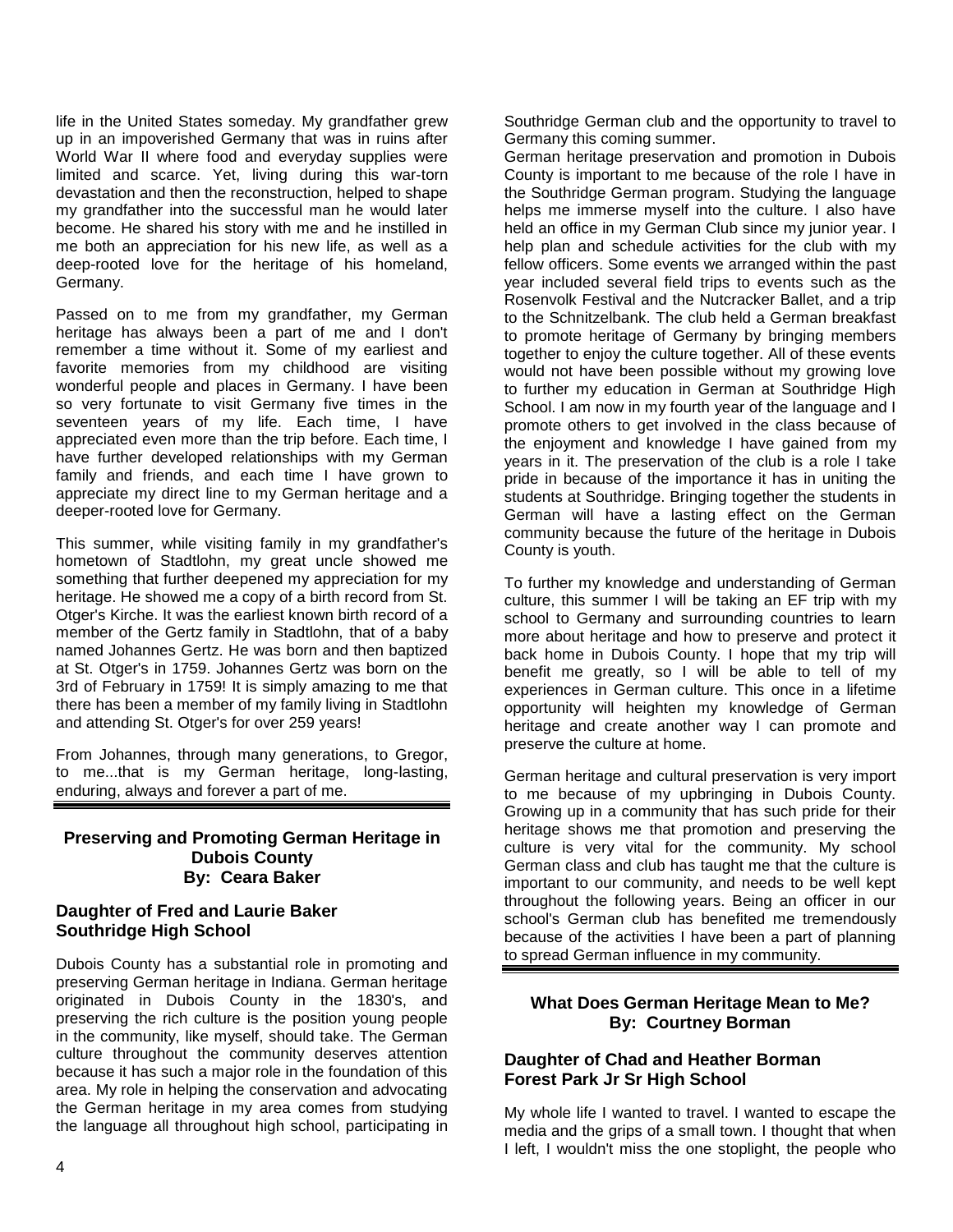know everything about everyone, or the smell of the cow manure in the air. I thought I would find myself. I figured that by getting on a plane and flying half way around the world, I would escape it all and finally be on my own for the summer. When I boarded the plane, I didn't look back. I was on my own in a foreign country. Germany, for five weeks. This would be a time to explore the unknown world of where my family came from. In a way, I was experiencing exactly what my ancestors had when they moved to the United States a hundred years ago.

At first, I was having the time of my life. I saw things that most people only dream of seeing: Dresden. Munich Berlin, Jena, Leipzig, Pfaffenweiler, France, The Netherlands, and Switzerland. I saw the prettiest views, the biggest of cities, and so much history. As the weeks went on, I started to feel lost. No, not geographically, but emotionally. My exchange student began to ignore me. I felt lost in a sea of never ending confusion. I was lost in the language. It was harder to understand when I was being forgotten by the person who was supposed to be my guide. I started to miss my one stoplight town. I missed the way the houses lined main street. I missed the nice people who knew me, the ones who helped me on my adventure through life so far. Toward the end of my trip, things got better. I was learning so much. However, I was so ready to get home. When my plane touched the ground in Evansville and I headed home. I realized that I went on this trip in an effort to find out who I was and what I wanted in life. It only took me 4,000 miles and a plane ticket to find myself, and when I did I found myself right where I had left off- home.

Since my experience, I have realized that going back to my roots has helped me grow as a person. To me, heritage means something to be proud of. Germany is more than beer and World Wars. It is hard work until your hands bleed. It is day in and day out of refusing to quit.

Being of German descent is more than where your family came from; it is a passion to be proud of people that Got you here. My heritage means family. When we gather around the table and sing Ein Prosit and throw our glasses in the air, I can feel the warmth of my German heritage.

**At this time of Thanksgiving, let us remember the less fortunate of our communities. This would be a great time to make a donation to any organization helping those in need in our communities!!!! Your generosity will be appreciated!!**

**News from Sister Cities of Jasper, Inc……….**



German and American Students with German Consul General Herbert Quelle on October 7<sup>th</sup> prior to the parade at Indianapolis celebrating *The Year of German-American Friendship.*



Many thanks to Mike and Ann Ackerman for getting the float together and getting it to Indy.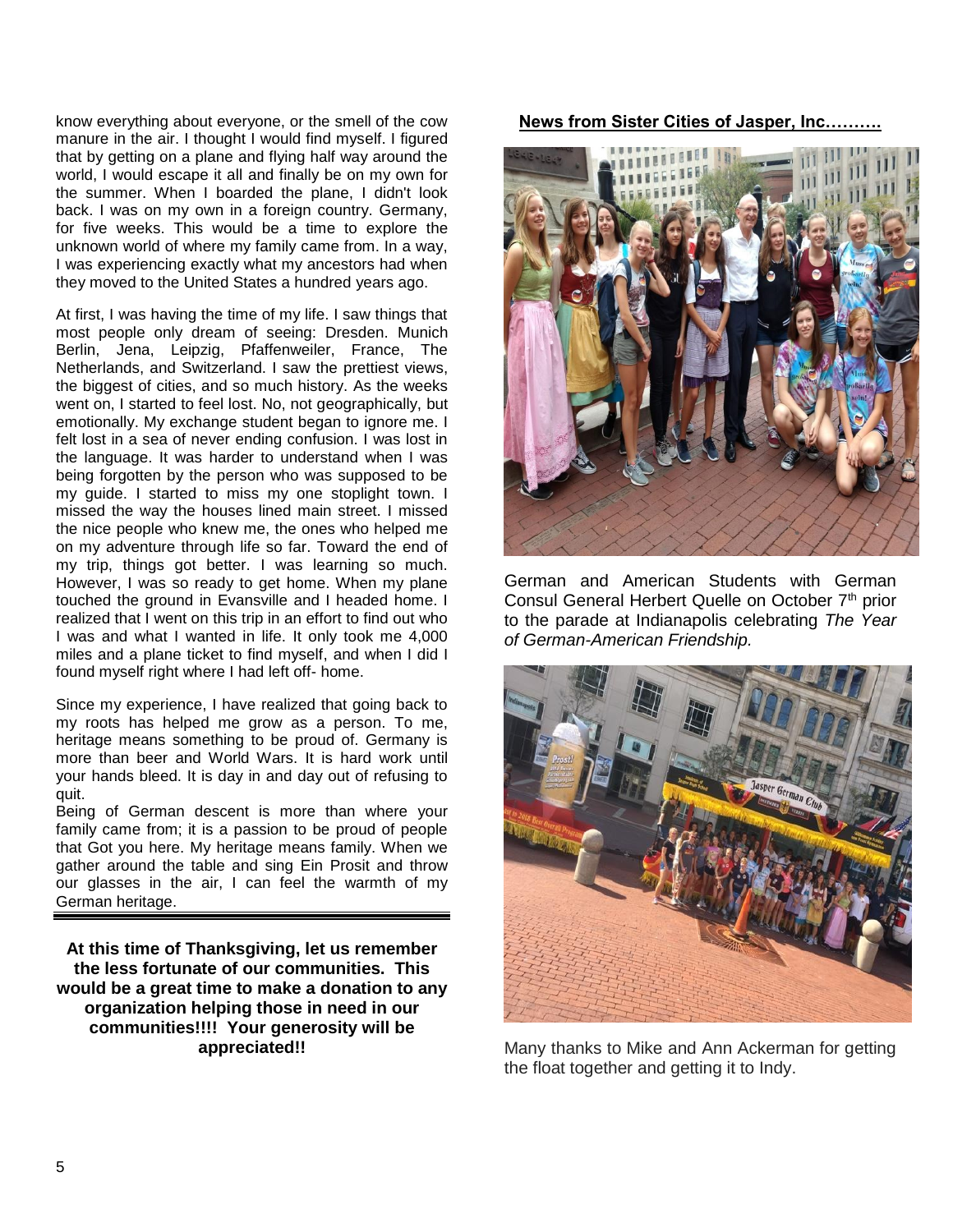# **Upcoming Events – Mark Your Calendars**

# **November**

# **Wednesday, November 14, 2018 Please note the date!!!!!!**

November meeting is on Wednesday the 14th. This will be the annual auction for the Jasper German Exchange Students. Everyone is encouraged to bring an item or two to donate to the auction. Some suggestions are homemade cookies, candies, cakes, pies, Thanksgiving and Christmas items, handmade items, wine, gift baskets, gift certificates, snack mix, jelly, etc. Please ask family members and friends to come join in the fun! Members with last names ending in A-H bring a salad, I-Q dessert, R-Z vegetable. Entrée will be Coney Dogs!!!!

#### **Dezember**

# **Thursday, Dezember 13, 2018**

December meeting will be on Thursday, December 13th. This will be our Christmas meeting. We will be having a meal consisting of Fried chicken, roast beef/gravy, dressing, green beans, corn, creamy slaw and bread and butter, plus dessert. The price will be \$10 per person. To reserve your dinner. call Barb at 812-309- 3992 or email [barbschmitt12@gmail.com.](mailto:barbschmitt12@gmail.com) **Please get your RSVP in by December 6th. No late reservations.** 

I am looking for a few volunteers to donate a pie or two. You can call Barb at 812-309-3992.

**At this time of Thanksgiving, let us remember the less fortunate of our communities. This would be a great time to make a donation to any organization helping those in need in our communities!!!! Your generosity will be appreciated!!**



Note: There will not be a newsletter in January, 2019. Sorry for any inconvenience. *Patti*

# **Endowments at the Dubois County Community Foundation**

# **Jasper Deutscher Verein (German Club) German Heritage Endowment**

A donor-advised endowment to benefit generations in ensuring that our German heritage is preserved and enriched in Jasper and Dubois County.

### **Claude and Martina Eckert Sister Cities Endowment**

A designated endowment to provide support to Sister Cities of Jasper, Inc. to support the Jasper/Pfaffenweiler relationship.

A gift to the Jasper Deutscher Verein (German Club) German Heritage Endowment or to the Claude and Martina Eckert Sister Cities Endowment is a wonderful way to remember that special someone. A gift in honor of someone or in memory of someone may be given. The Dubois County Community Foundation will send a letter of acknowledgment to the individual being honored or to the family of someone being remembered. Send your gift along with the appropriate information to the Dubois County Community Foundation, P. O. Box 269, Jasper, IN 47547-0269. Envelopes are also available at the greeting table at each club meeting. \_\_\_\_\_\_\_\_\_\_\_\_\_\_\_\_\_\_\_\_\_\_\_\_\_\_\_\_\_\_\_\_\_\_\_\_\_\_\_\_\_\_\_\_\_

| to the<br>(Please specify appropriate Endowment) |
|--------------------------------------------------|
|                                                  |
|                                                  |
|                                                  |
| I want my gift to be in memory of / in honor of: |
|                                                  |
| Please acknowledge my gift to:                   |
|                                                  |
|                                                  |
|                                                  |
|                                                  |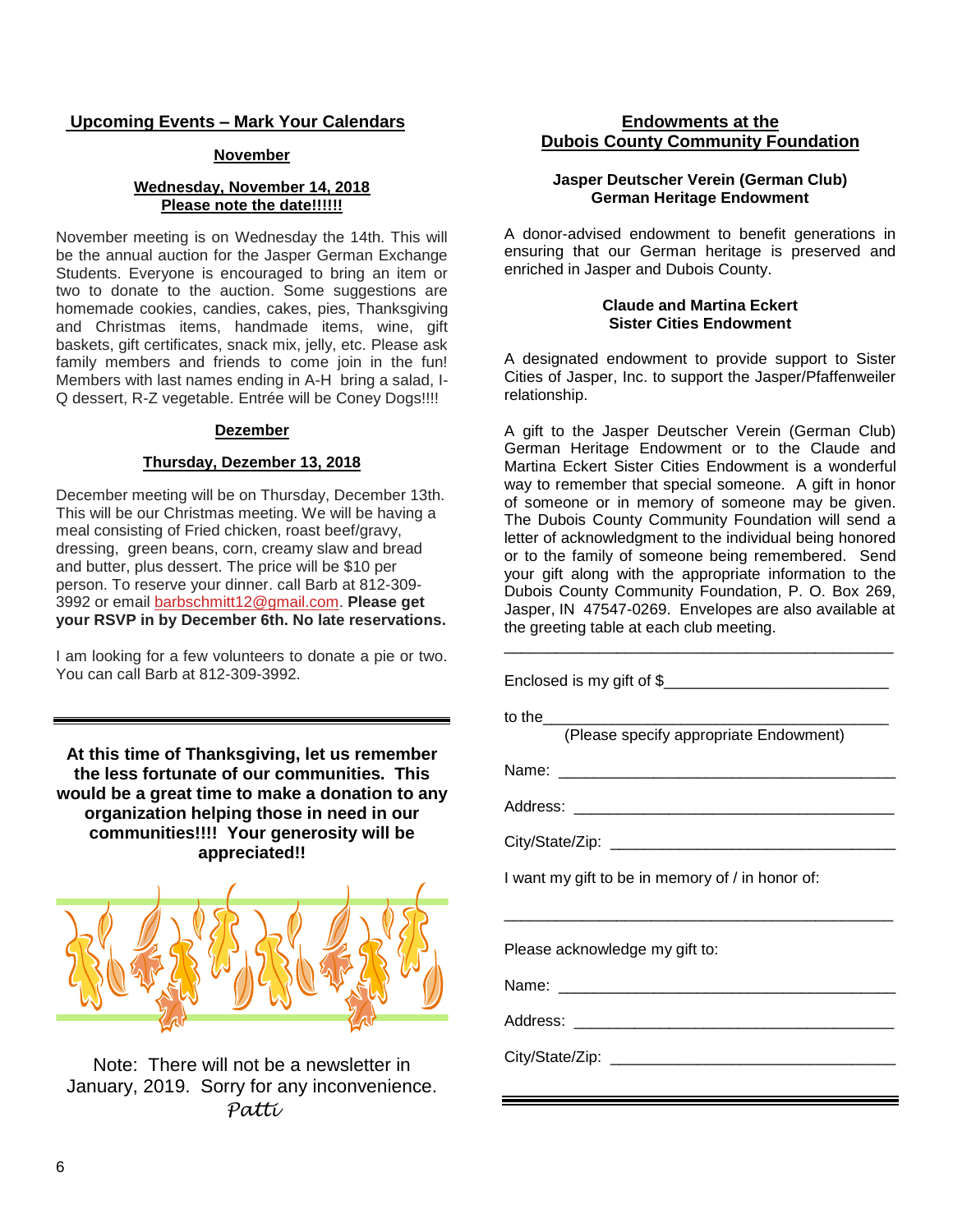# **Smoked Gouda and Bacon Dip**

(from Pillsbury.com)

Ingredients

1 - can (11 oz) refrigerated crusty French loaf

8 oz smoked Gouda cheese, shredded (about 2 cups)

1 package (8 oz) cream cheese, softened

½ cup mayonnaise

½ cup sour cream

1/8 teaspoon crushed red pepper (cayenne)

1 cup chopped cooked bacon

¼ cup sliced green onions

Heat oven to 350°F. Bake French loaf as directed on can; cool before slicing

Meanwhile, spray 9-inch pie plate with cooking spray. In medium bowl, mix Gouda cheese, cream cheese, mayonnaise, sour cream and crushed red pepper; mix on low speed with electric mixer until well mixed. Reserve 2 tablespoons bacon for topping; set aside. Stir in remaining bacon and 3 tablespoons of the green onion.

Transfer mixture to pie plate. Bake 20 to 25 minutes or until dip is heated through. Top with remaining bacon and green onions. Serve hot dip with sliced French bread



# **German Christmas Pyramids – Let Light and Movement Brighten Your Holidays**

(from - https://germangirlinamerica.com/german-christmas-pyramids)

In our home everyone is excited when the German Wooden Christmas Pyramids come out of their boxes. We have two in my home… one depicting the Nativity, the other is a band of sweet Angels.

A German Christmas Pyramid Carousel is generally made of wood. They have fins or paddles on the top that attach to a central pin. Candles around the sides send hot air up to the paddles, causing them to spin, and this makes the central scene spin. It's fantastically low-tech! Kids are mesmerized, even adults will stop and watch.

Some Pyramids are large and wildly intricate, depicting multiple scenes on multiple levels. Others are small, simple, and have only a few carved figures. All are beautiful in their own way.

These German Wooden Christmas Pyramids are the type of decoration that will become a family heirloom…. brought out and enjoyed every year for many Christmases to come.

In our house, the kids take turns lighting the candles to send the Pyramid rotating

#### **History of the German Christmas Pyramid**

German Wooden Christmas Pyramids are said to come from the Erzebirge (Ore Mountains) of Germany. Miners needed to understand how to engineer simple machines with wood for the mines. Capstans, is a vertical axeled rotating machine that were used in the mines, and these principles were used to add movement to the pyramids. First they build larger "Lichtergestelle", or Light Stands that began as wooden beams topped by Pine Boughs and candles. In time they shrunk them down so they to smaller sizes. These simple constructions brought light and cheer into homes during the dark winter.

Carved figures were added, depicting everyday life, but also depicting Christian motifs like angels and the Nativity. Today, Holiday scenes are very common on Christmas Pyramids, you will find Santa and Penguins, Children and Snowmen, as well as familiar Manger Scenes.

Christmas Markets in Germany, especially in the Southern parts of Germany, will often display Giant Christmas Pyramids for all to see. They are truly spectacular.

Most common though, are the smaller Christmas Pyramids that you can have in your home. Like the early versions, they add light and joy to the home.